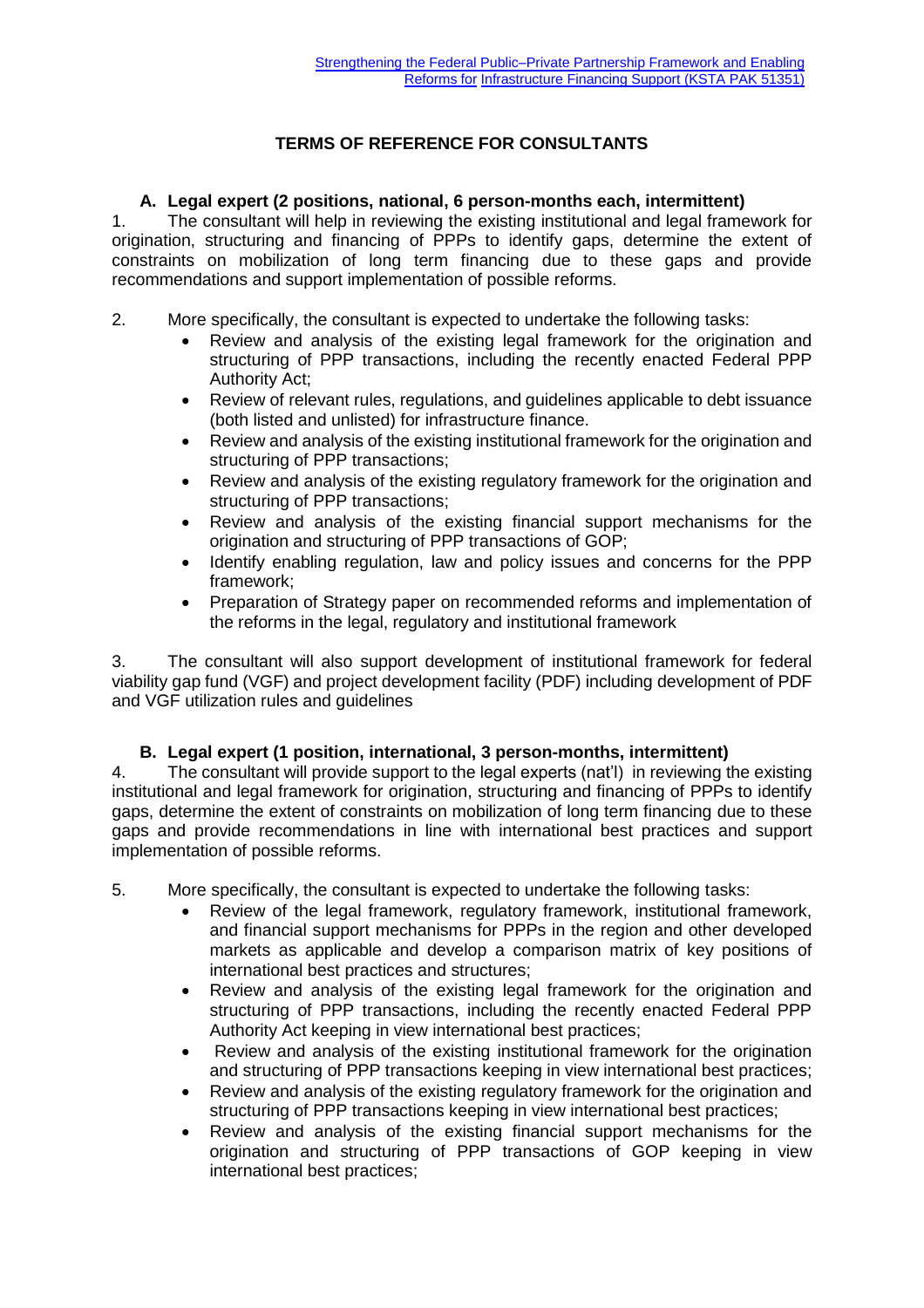- Advise the legal experts (national) in identifying enabling regulation, law and policy issues and concerns for the PPP framework;
- Assist in the preparation of strategy paper on recommended reforms and implementation of the reforms in the legal, regulatory and institutional framework

6. The consultant will also support the legal experts (national) in the development of institutional framework for federal viability gap fund (VGF) and project development facility (PDF) including development of PDF and VGF utilization rules and guidelines

#### **C. Infrastructure Financing expert (4 positions, national, 7 person-months each, intermittent)**

7. The consultants will help in reviewing the existing institutional and legal framework for origination, structuring and financing of PPPs to identify gaps, determine the extent of constraints on mobilization of long term financing due to these gaps and provide recommendations and support implementation of possible reforms, in selected sectors.

8. More specifically, the consultant is expected to undertake the following tasks for each selected sector:

- Market study to determine sectoral focus and priority for PPPs
- Prepare report on selected sectors that are well-suited for mobilizing private sector investments in the form of PPPs, which:
	- (i) identifies gaps in sector regulation and enforcement mechanisms,
	- (ii) recommends reforms and measures to support private sector investments; and (iii) develops a detailed deal pipeline for potential PPP projects.
- Facilitate preparation of an infrastructure project to be delivered as a PPP project.
- Give inputs to other consultants as required by ADB

# **D. PPP experts (2 positions, international, 4 person-months each, intermittent)**

9. The consultant will provide support in enhancing the infrastructure finance and PPP capacities in the Finance Division, Planning Commission and key line ministries.

- 10. More specifically, the consultant is expected to undertake the following tasks:
	- Capacity development of senior staff in identified divisions and/or agencies through workshop and trainings;
	- Develop TORs and requirements for specific positions or nodes to be created in identified divisions and/or agencies;
	- Develop PPP policy document drafts for reforms in identified divisions and/or agencies
	- Give inputs to other consultants as required by ADB

### **E. Private Sector Development Experts (5 positions, national, 6 person-months each, intermittent)**

11. The consultants will be embedded in selected government departments and agencies, and their main activities are to advise the senior management of each department/ agency on important decisions to be made in the PPP process.

12. The consultant will carry out, but will not be limited to, the following tasks:

- support the relevant government department in identifying the projects suitable for private sector participation in public sector;
- support the relevant government department in identifying and implementing measures for incentivizing private sector participation in the sector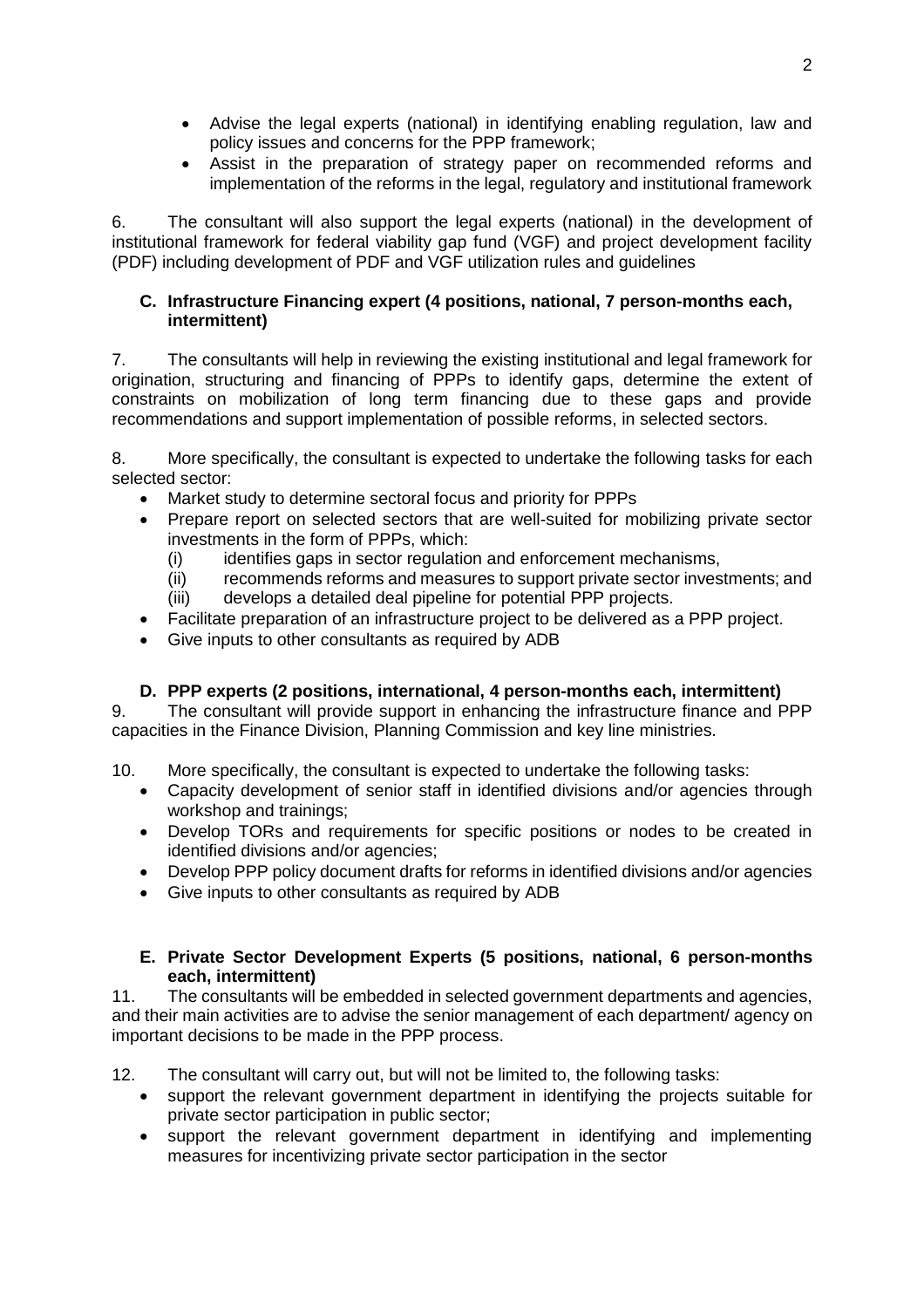- support the relevant government department in preparing recommendation for viability gap fund utilization;
- supervising and monitoring PPP projects under implementation or in operation;<br>• facilitate the government department including the PPP node where applicate
- facilitate the government department, including the PPP node where applicable, in work required for enhancing private sector participation.

### **F. Financial markets experts (2 positions, international, 3 person-months each, intermittent)**

13. The consultant will provide support in diagnostic review and recommendations of reform in the institutional and legal framework of capital markets development and public debt management function.

14. More specifically, the consultant is expected to undertake the following tasks:

- Prepare report on participation in public debt and availability of secondary market for government bonds and other sovereign instruments, and recommendation for reform for development of debt capital markets (including scope for shariah compliant instruments and infrastructure bonds);
- Prepare report identifying the impact of public debt policy and management on the mobilization of long term financing from domestic commercial banks and other financiers, and recommendations for reform.
- Give inputs to other consultants as required by ADB.

### **G. Financial markets experts (2 positions, national, 3 person-months each, intermittent)**

15. The consultant will provide support in diagnostic review and recommendations of reform in the institutional and legal framework of capital markets development and public debt management function, and support the international consultants in the execution of their tasks including preparation of report on public debt policy and management.

# **H. Coordination lead (1 position, national consultant, 25 person-months)**

16. The consultant is expected to undertake the following tasks:

- Build a strong liaison between ADB, consultants and government implementation teams with regard to progress sharing and information dissemination.
- Support the periodic reporting requirement by the consultants.
- Setting up an efficient and effective reporting system based on the project timelines and deliverables.
- Identify risks which can hamper program delivery (time & cost wise) and alert ADB for any potential risk to escalate.
- Develop comprehensive reporting formats for consultants' outputs monitoring and synchronize with project.
- Prepare and send consolidated reports to ADB regularly.
- Digitize and maintain a record of all reports.
- Organizing around 10 awareness and/or capacity building workshops, as instructed by ADB, to be attended by the TA consultants and resource persons (who will be among the workshop facilitators) and various stakeholders, including legal experts, prospective sponsors and investors, prospective financiers, and government officials.

#### **I. Consulting firm**

17. The consulting firm will help in facilitating operationalization of PDFL in the finalization of its business plan, governance structure, products suite, operations, risk, audit, financial management and human resources manuals etc.

# **a. Financial market experts (1 position, international, 4 person-months)**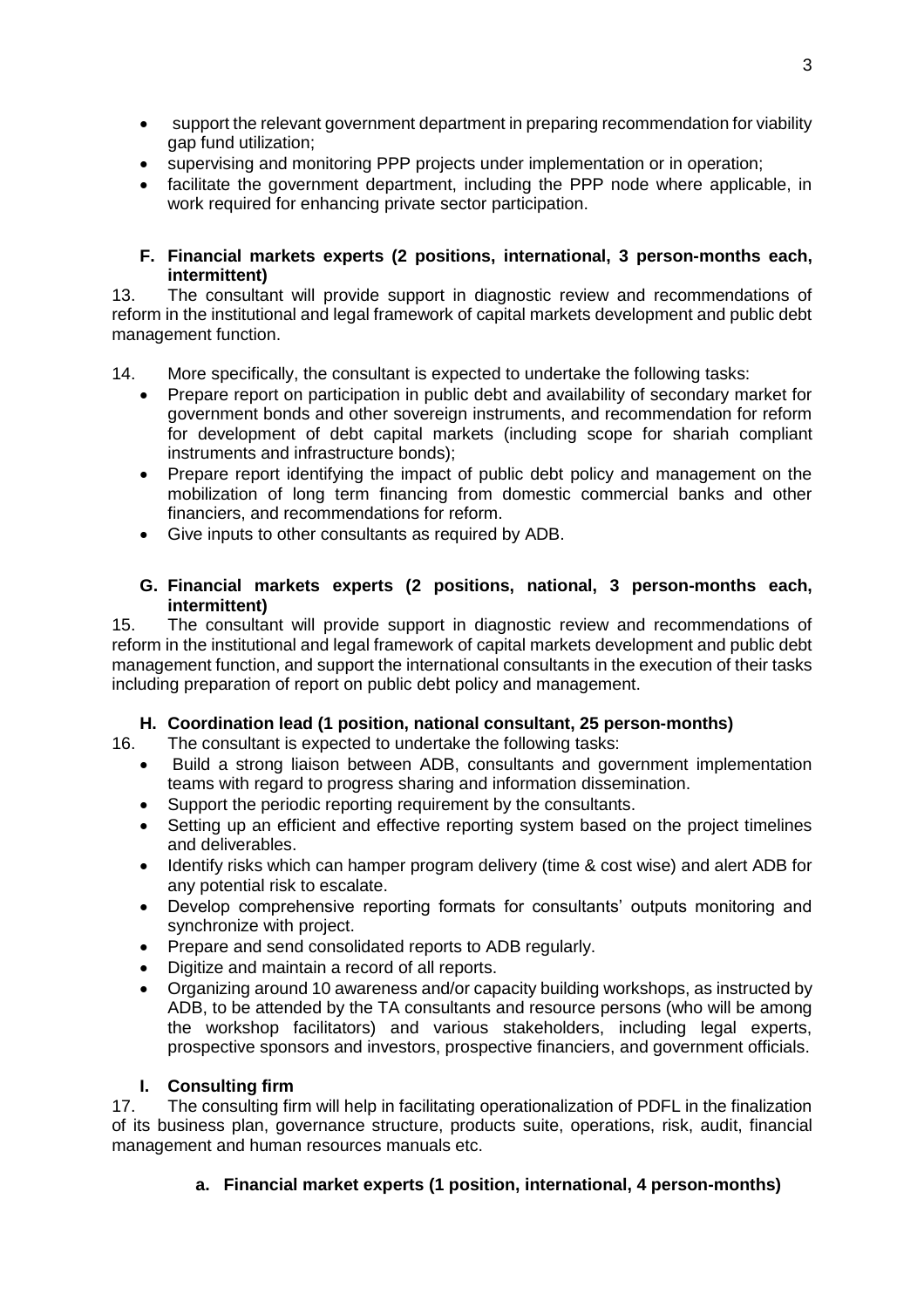18. The consultant will provide support to the financial market experts (nat'l) in carrying out, but will not be limited to, the following tasks:

- Identify the mandate and strategy of PDFL with the relevant stakeholders in the GOP;
- Develop a business and financing plan including: (a) project pipeline; (b) the array of financing products offered by PDFL; (c) PDFL's interface with the different government departments, institutions, and agencies; (d) PDFL's proposed relationship with domestic financiers;

# **b. Financial market experts (2 positions, national, 4 person-months each)**

- 19. The consultant will carry out, but will not be limited to, the following tasks:
	- Identify the mandate and strategy of PDFL with the relevant stakeholders in the GOP;
	- Develop a business and financing plan including: (a) project pipeline; (b) the array of financing products offered by PDFL; (c) PDFL's interface with the different government departments, institutions, and agencies; (d) PDFL's proposed relationship with domestic financiers;

### **c. Financial management experts (1 position, international, 4 personmonths)**

- 20. The consultant will carry out, but will not be limited to, the following tasks:
	- Provide support to the financial management experts (nat'l) in developing policies, manuals standard operating procedures, and systems for operations, risk management, audit, financial management, human resources, management information, etc in line with international best practices.

### **d. Financial management expert (2 positions, national, 6 person-months each)**

- 21. The consultant will carry out, but will not be limited to, the following tasks:
	- Develop policies, manuals standard operating procedures, and systems for operations, risk management, audit, financial management, human resources, management information, etc.

### **e. Risk management expert (1 positions, national, 3 person-months, intermittent)**

- 22. The consultant's main activities will include the following:
	- preparing templates, guidelines, checklists, and hands-on training manuals on how to evaluate PPPs, including appropriate debt-to-equity ratios, loan tenors, cost, and term sheet requirements for project viability (such as fee payment mechanisms, preconditions for a private operator to fulfill in meeting service obligations, default and risk clauses, and step-in rights of government);
	- preparing an operational and organizational plan for risk management;
	- assisting the PDF with risk analysis of proposed PPPs, with suitable mitigation strategies.

#### **f. Environmental Safeguards Specialist (1 position, national, 4 personmonths)**

23. The Environmental Safeguards Specialist will support PDFL in development and implementation of the Environmental and Social Management System (ESMS) arrangement for projects, which incorporates the following elements; (i) environmental and social policies;